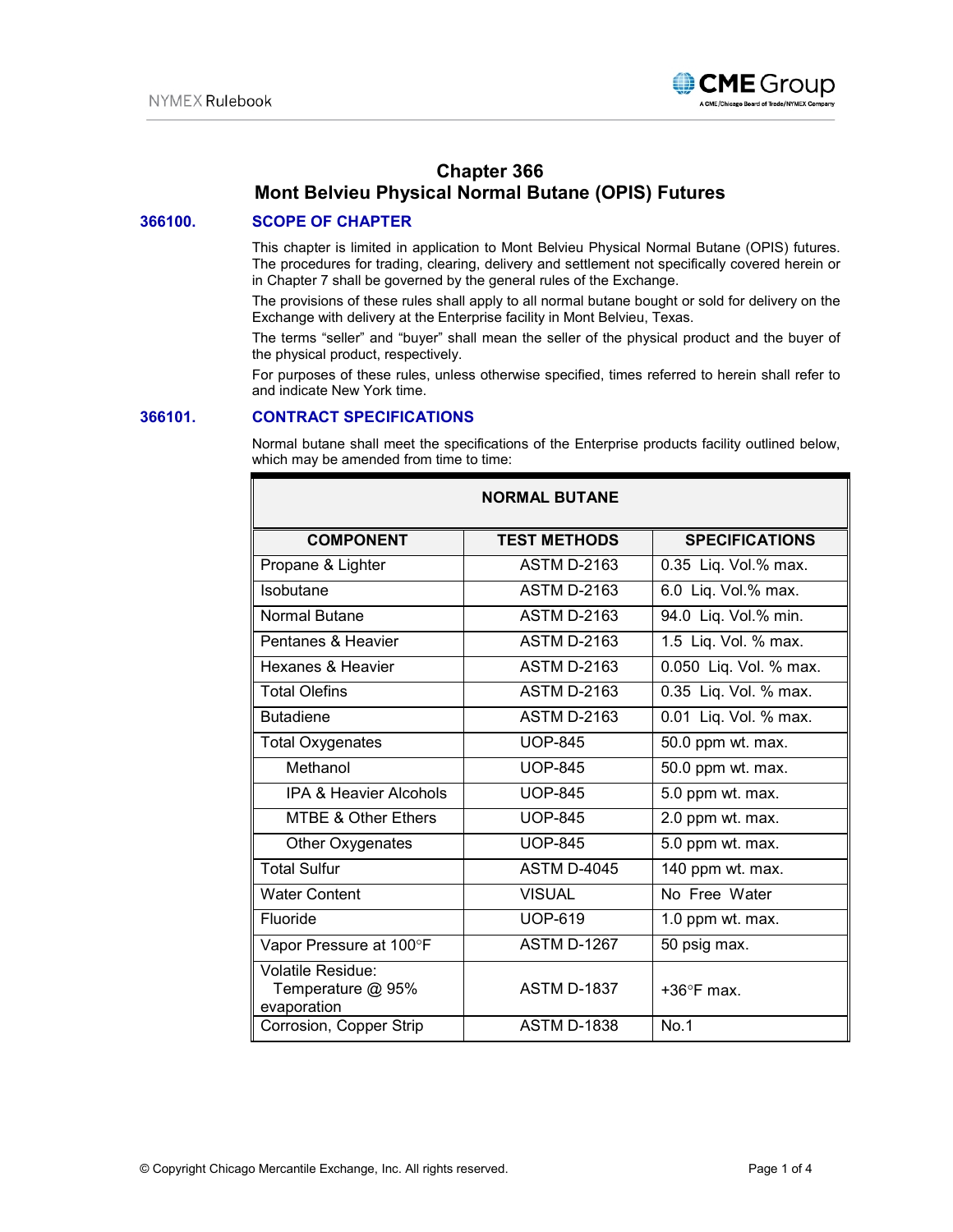

# **366102. TRADING SPECIFICATIONS**

Trading in Mont Belvieu Physical Normal Butane (OPIS) futures is regularly conducted in all calendar months. The number of months open for trading at a given time shall be determined by the Exchange.

### **366102.A. Trading Schedule**

The hours for trading shall be determined by the Exchange.

#### **366102.B. Trading Unit**

The contract unit shall be 42,000 U.S. gallons (1,000 U.S. barrels). There shall be no volume tolerance permitted under these rules.

The volume delivered shall be determined at 60 degrees Fahrenheit using Gas Processors Association ("GPA") Standard 2142.

### **366102.C. Price Increments**

The minimum price fluctuation shall be \$0.00001 (0.001¢) per gallon. Prices shall be quoted in dollars and cents per gallon.

### **366102.D. Position Limits, Exemptions, Position Accountability and Reportable Levels**

The applicable position limits and/or accountability levels, in addition to the reportable levels, are set forth in the Position Limit, Position Accountability and Reportable Level Table in the Interpretations & Special Notices Section of Chapter 5.

A Person seeking an exemption from position limits for bona fide commercial purposes shall apply to the Market Regulation Department on forms provided by the Exchange, and the Market Regulation Department may grant qualified exemptions in its sole discretion.

Refer to Rule 559 for requirements concerning the aggregation of positions and allowable exemptions from the specified position limits.

### **366102.E. Termination of Trading**

No trades in the Mont Belvieu Physical Normal Butane (OPIS) futures shall be made after the second-to-last business day of the expiring contract month (the "last trade date"). In the event that the originally listed last trade date is declared a holiday, the last trade date will move to the business day immediately prior. Any contracts remaining open after the last trade date must be either:

(A) Settled by delivery which shall take place on the last business day of the delivery month.

(B) Liquidated by means of a bona fide Exchange for Related Position ("EFRP") pursuant to Rule 538. An EFRP is permitted in an expired futures contract until 3:30 p.m. on the last trade date of the expiring futures contract. An EFRP which establishes a futures position for either the buyer or the seller in an expired futures contract shall not be permitted following the termination of trading of an expired futures contract.

### **366103. INSPECTION**

Inspection of product shall be conducted in accordance with the standard operating practice at the Enterprise facility.

### **366104. DELIVERY**

Delivery shall be made free-on-board ("F.O.B.") at the Enterprise facility or, with the mutual agreement of the buyer and the seller, at any pipeline, storage facility, or fractionation facility in Mont Belvieu, Texas. Delivery shall be made with all applicable Federal executive orders and all applicable Federal, State and local laws and regulations.

For the purposes of this rule, the term F.O.B. shall mean a delivery in which the seller delivers to the buyer normal butane which is free of all liens, encumbrances, unpaid taxes, fees and other charges.

The seller shall retain title to and bear the risk of loss for the product until the product is delivered to the buyer.

Delivery shall be made by any of the following methods: (1) by in-well transfer at the Enterprise facility. For purposes of this rule, in-well transfer is defined as the transfer of title on the books from the seller to the buyer as a result of the issuance of a Product Transfer Order or an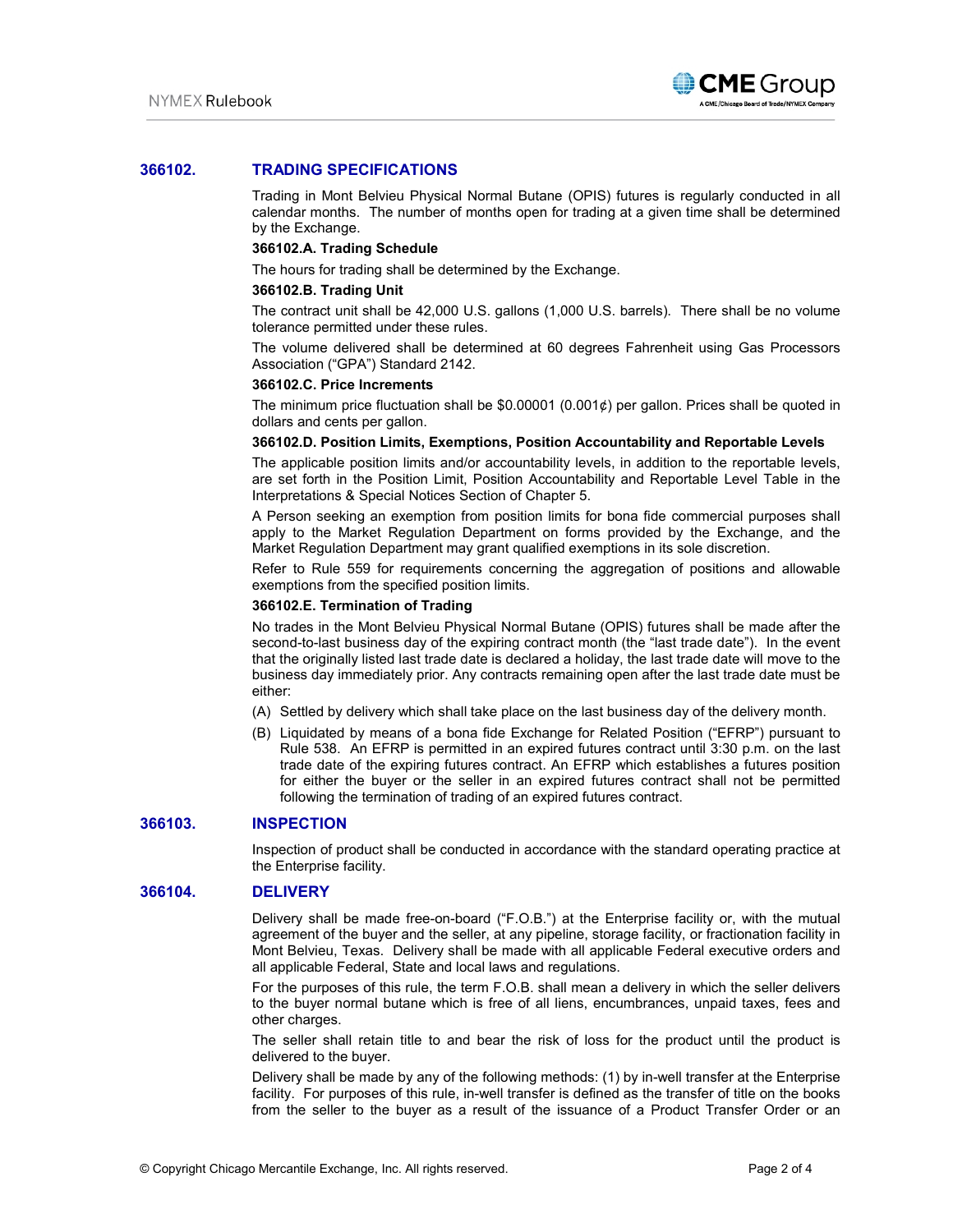

equivalent document; or (2) by book transfer, provided that both the buyer and the seller mutually agree to such transfer. For purposes of this rule, book transfer is defined as a book adjustment effecting a title transfer between seller and buyer.

# **366105. DELIVERY PROCEDURES**

### **366105.A. Notices of Intention to Deliver and Notices of Intention to Accept**

1. Notice of Intention to Deliver

By 4:00 p.m. on the last trade date, Exchange clearing members having open short positions shall provide the Clearing House with a Notice of Intention to Deliver. The Notice of Intention to Deliver must be in the form prescribed by the Exchange and must include: the name of the seller(s); the number of contracts to be delivered; and shall also provide any additional information as may be required by the Exchange.

2. Notice of Intention to Accept

By 4:00 p.m. on the last trade date, Exchange clearing members having open long positions shall provide the Clearing House with a Notice of Intention to Accept. The Notice of Intention to Accept must be in the form prescribed by the Exchange, and must include: the name of the buyer(s); the number of contracts to be accepted; and shall also provide any additional information as may be required by the Exchange.

# **366105.B. Notice Day**

The Clearing House shall allocate Notices of Intention to Deliver and Notices of Intention to Accept by matching size of positions and preferred locations, to the extent possible. The Clearing House shall provide Assignment Allocation Notices to the respective clearing members no later than 6:00 p.m. on the last trade date. The day on which the Assignment Allocation Notices are provided to the clearing members shall be referred to as "Notice Day". Assignment Allocation Notices are not transferable.

#### **366105.C. Buyer's Clearing Member Delivery Instructions**

As soon as possible after receipt from the Exchange of an Assignment Allocation Notice, but no later than 10:00 a.m. on the last business day of the contract month, the buyer's clearing member shall provide the Clearing House and the seller's clearing member identified in such Assignment Allocation Notice properly completed Delivery Instructions, in the form prescribed by the Exchange, which must include the following information: the name of seller(s); the assignment number; the seller's choice of eligible facility; the number of contracts to be delivered; the method of delivery; and any additional information as may be required by the Exchange.

### **366105.D. Amendment to Delivery Instructions**

Except as provided in this section 105.D, Notices of Intention to Deliver and Notices of Intention to Accept may not be amended after they have been provided to the counterparty and the Clearing House. However, upon mutual consent of the parties and upon written notice to the Clearing House, the parties may change the delivery facility and/or the method of delivery named by the buyer.

Any such changes must be made on the form prescribed by the Exchange. Any changes made with respect to the foregoing must be made in conformance with all contract requirements and specifications no later than 10:00 a.m. on the last business day of the contract month.

#### **366105.E. Final Settlement Price**

The final settlement price for the delivery month shall be the Oil Price Information Service ("OPIS") average price on the last trade date. The final settlement price shall be the basis for delivery.

### **366106. TIMING OF DELIVERY**

Delivery shall take place on the last business day of the expiring contract month.